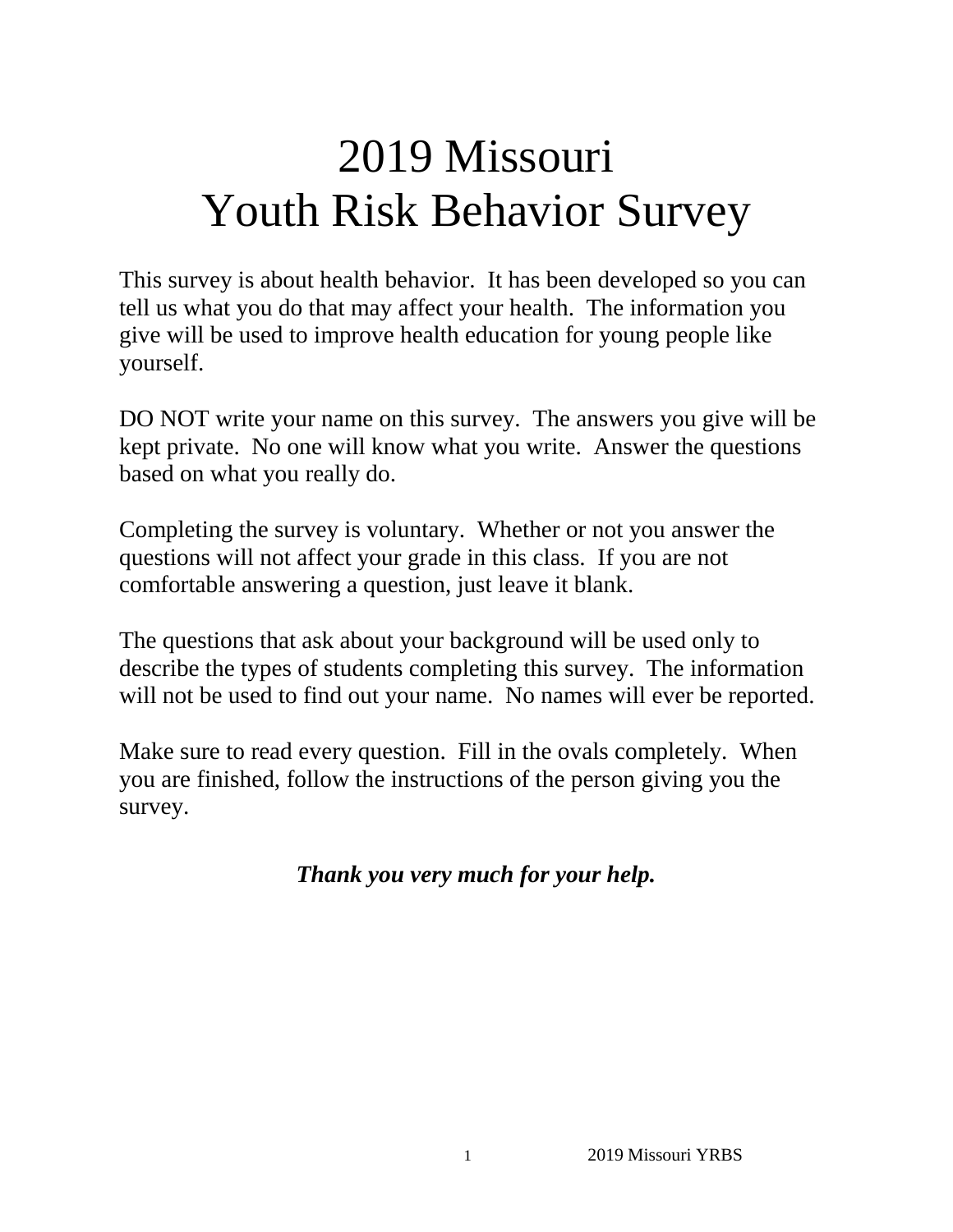#### **Directions**

- **Use a #2 pencil only.**
- **Make dark marks.**
- $\bullet$  Fill in a response like this: A B  $\bullet$  D.
- **If you change your answer, erase your old answer completely.**
- 1. How old are you?
	- A. 12 years old or younger
	- B. 13 years old
	- C. 14 years old
	- D. 15 years old
	- E. 16 years old
	- F. 17 years old
	- G. 18 years old or older
- 2. What is your sex?
	- A. Female
	- B. Male
- 3. In what grade are you?
	- A. 9th grade
	- B. 10th grade
	- C. 11th grade
	- D. 12th grade
	- E. Ungraded or other grade
- 4. Are you Hispanic or Latino?
	- A. Yes
	- B. No
- 5. What is your race? **(Select one or more responses.)**
	- A. American Indian or Alaska Native
	- B. Asian
	- C. Black or African American
	- D. Native Hawaiian or Other Pacific Islander
	- E. White
	- F. Other

6. How tall are you without your shoes on? Directions: Write your height in the shaded blank boxes. Fill in the matching oval below each number.

Example

| Height         |                                  |  |
|----------------|----------------------------------|--|
| Feet           | <b>Inches</b>                    |  |
| 5              | 7                                |  |
| $\circledS$    | $^{\circledR}$                   |  |
| $\circledA$    | $\circled{0}$                    |  |
| $\bullet$      | $^{\circledR}$                   |  |
| $\circledS$    | $\circledS$                      |  |
| $\circledcirc$ | $\circledA$                      |  |
|                | $\overline{\textcircled{\circ}}$ |  |
|                | $\circledS$                      |  |
|                | 0                                |  |
|                | $^{\circledR}$                   |  |
|                | $^{\circledR}$                   |  |
|                | $^{\circledR}$                   |  |
|                | $\hat{\mathbb{U}}$               |  |

7. How much do you weigh without your shoes on? Directions: Write your weight in the shaded blank boxes. Fill in the matching oval below each number.

#### Example

| Weight                         |                                           |                                                         |
|--------------------------------|-------------------------------------------|---------------------------------------------------------|
| <b>Pounds</b>                  |                                           |                                                         |
| $\boldsymbol{l}$               | 5                                         |                                                         |
| $\frac{\circledcirc}{\bullet}$ | $^{\circledR}$                            | $\frac{2}{0}$                                           |
|                                | $\overline{\mathbb{O}}$                   |                                                         |
| $\frac{2}{3}$                  | $\overline{2}$                            |                                                         |
|                                | $\overline{\textcircled{\scriptsize{3}}}$ | $\circledS$                                             |
|                                | $^{\circledR}$                            | $\circledcirc$                                          |
|                                | ۸                                         |                                                         |
|                                | $\circled6$                               | $\frac{\textcircled{\tiny{R}}}{\textcircled{\tiny{R}}}$ |
|                                | $\overline{C}$                            | $\overline{\textcircled{c}}$                            |
|                                | $\overline{\circ}$                        | $\overline{\circledast}$                                |
|                                | g                                         |                                                         |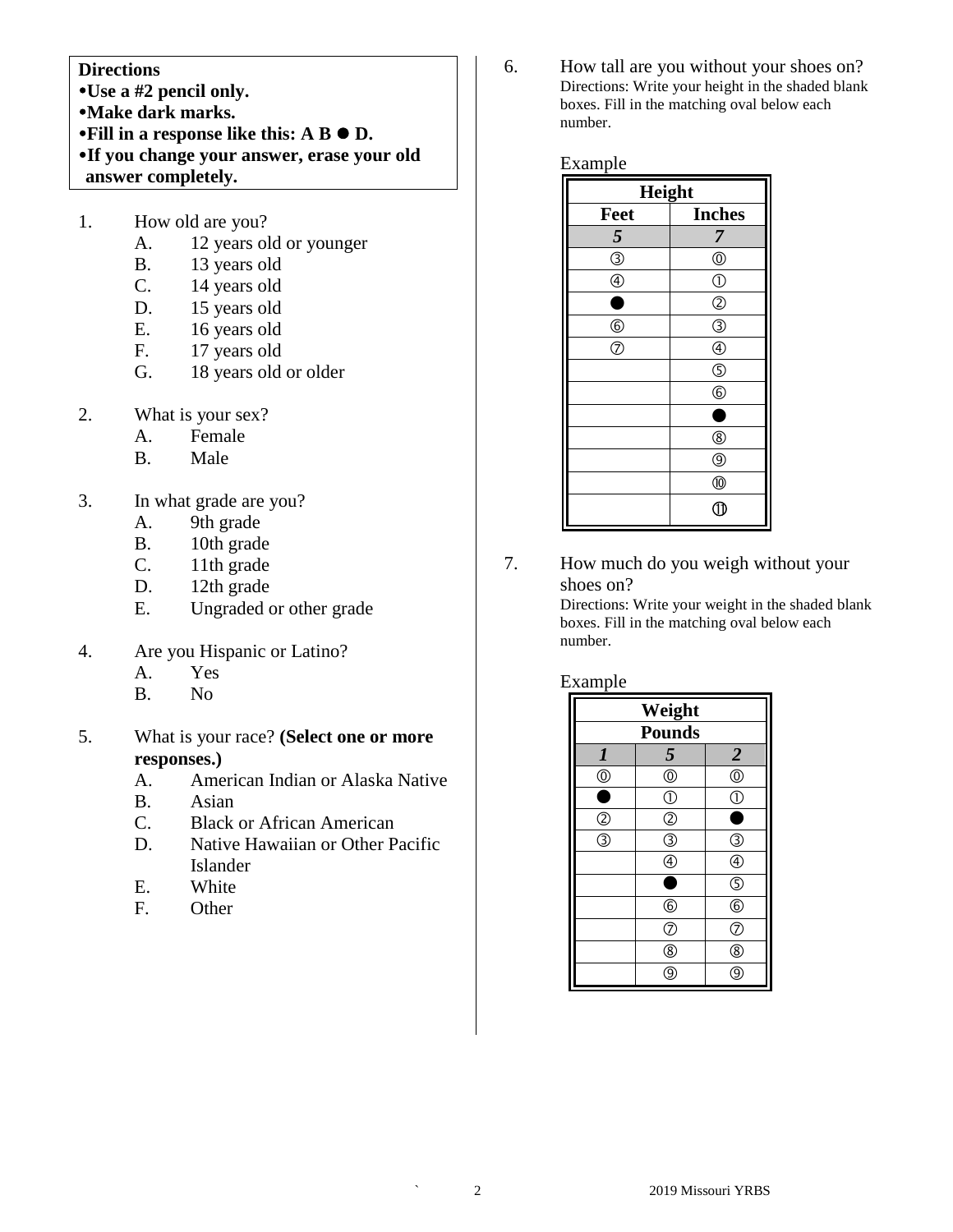## **The next 6 questions ask about safety.**

- 8. How often do you wear a seat belt when **riding** in a car driven by someone else?
	- A. Never
	- B. Rarely
	- C. Sometimes
	- D. Most of the time
	- E. Always
- 9. How often do you wear a seat belt when **driving** a car?
	- A. I do not drive a car
	- B. Never
	- C. Rarely
	- D. Sometimes
	- E. Most of the time
	- F. Always
- 10. During the past 30 days, how many times did you **ride** in a car or other vehicle **driven by someone who had been drinking alcohol**?
	- A. 0 times
	- B. 1 time
	- $C. 2$  or 3 times
	- D. 4 or 5 times
	- E. 6 or more times
- 11. During the past 30 days, how many times did you **drive** a car or other vehicle **when you had been drinking alcohol**?
	- A. I did not drive a car or other vehicle during the past 30 days
	- B. 0 times
	- C. 1 time
	- D.  $2 \text{ or } 3 \text{ times}$
	- E.  $4$  or 5 times
	- F. 6 or more times
- 12. During the past 30 days, on how many days did you **ride** in a car or other vehicle **driven** by someone who was **texting or e-mailing** while **driving**?
	- A. 0 days
	- B. 1 or 2 days
	- C.  $3 \text{ to } 5 \text{ days}$
	- D. 6 to 9 days
	- E. 10 to 19 days
	- F. 20 to 29 days
	- G. All 30 days
- 13. During the past 30 days, on how many days did you **text or e-mail** while **driving** a car or other vehicle?
	- A. I did not drive a car or other vehicle during the past 30 days
	- B. 0 days
	- C.  $1$  or  $2$  days
	- D.  $3$  to  $5$  days
	- E.  $6 to 9 days$
	- F. 10 to 19 days
	- G. 20 to 29 days
	- H. All 30 days

## **The next 7 questions ask about violencerelated behaviors.**

- 14. During the past 30 days, on how many days did you carry **a weapon** such as a gun, knife, or club?
	- A. 0 days
	- B. 1 day
	- C.  $2 \text{ or } 3 \text{ days}$
	- D. 4 or 5 days
	- E. 6 or more days
- 15. During the past 30 days, on how many days did you carry **a weapon** such as a gun, knife, or club **on school property**?
	- A. 0 days
	- B. 1 day
	- C. 2 or 3 days
	- D.  $4$  or  $5$  days
	- E. 6 or more days
- 16. During the past 30 days, on how many days did you **not** go to school because you felt you would be unsafe at school or on your way to or from school?
	- A. 0 days
	- B. 1 day
	- C. 2 or 3 days
	- D.  $4$  or  $5$  days
	- E. 6 or more days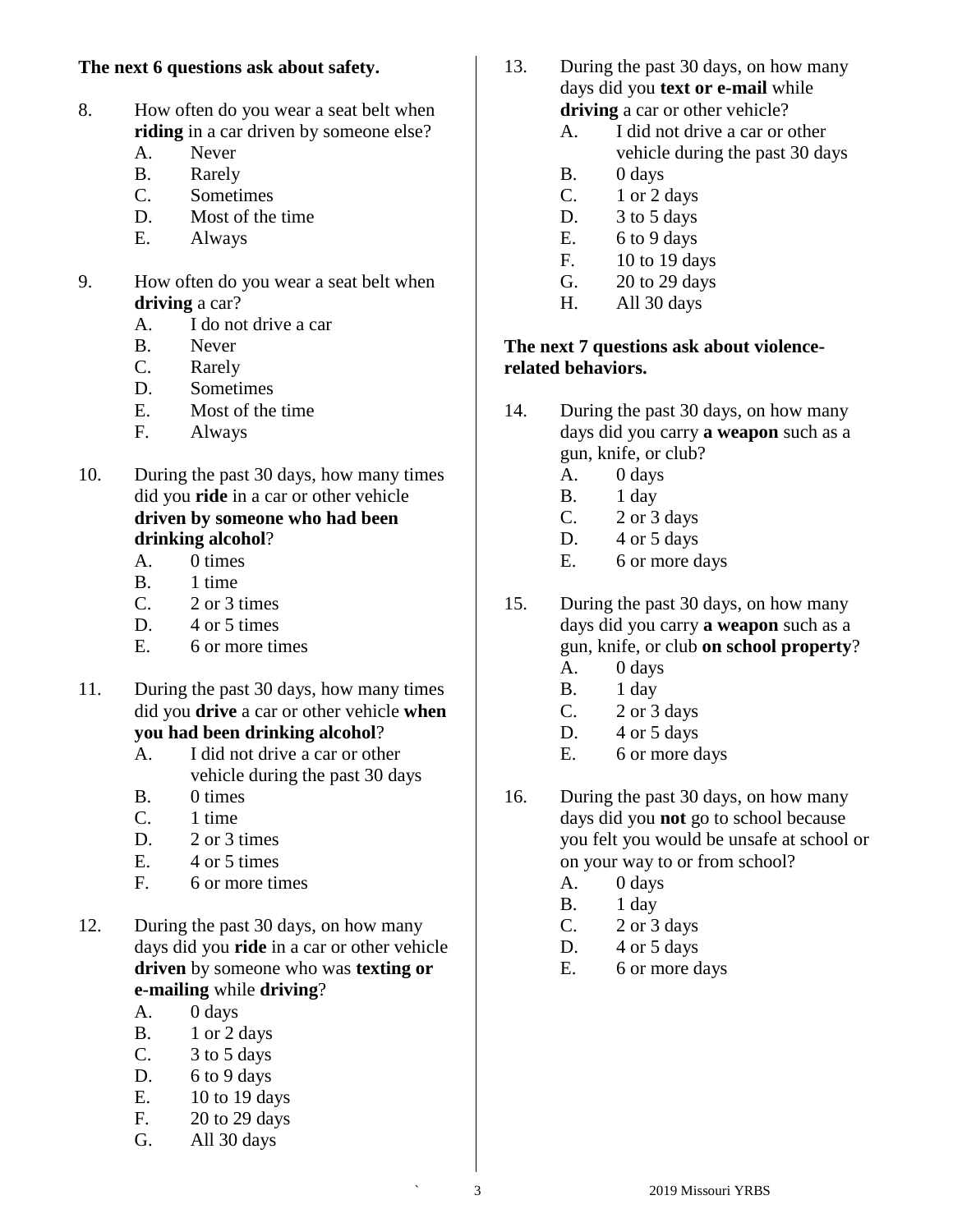- 17. During the past 12 months, how many times were you in a **physical fight**?
	- A. 0 times
	- B. 1 time
	- C. 2 or 3 times
	- D. 4 or 5 times
	- E. 6 or 7 times
	- F. 8 or 9 times
	- G. 10 or 11 times
	- H. 12 or more times
- 18. Have you ever been physically forced to have sexual intercourse when you did not want to?
	- A. Yes
	- B. No
- 19. During the past 12 months, how many times did **someone you were dating or going out with** physically hurt you on purpose? (Count such things as being hit, slammed into something, or injured with an object or weapon.)
	- A. I did not date or go out with anyone during the past 12 months
	- B. 0 times
	- C. 1 time
	- D. 2 or 3 times
	- E.  $4$  or 5 times
	- F. 6 or more times
- 20. Have you ever been given money, a place to stay, food, or something else of value in exchange for sex?
	- A. Yes
	- B. No

**The next 2 questions ask about bullying. Bullying is when 1 or more students tease, threaten, spread rumors about, hit, shove, or hurt another student over and over again. It is not bullying when 2 students of about the same strength or power argue or fight or tease each other in a friendly way.**

- 21. During the past 12 months, have you ever been bullied **on school property**?
	- A. Yes
	- B. No
- 22. During the past 12 months, have you ever been **electronically** bullied? (Count being bullied through texting, Instagram, Facebook, or other social media.)
	- A. Yes
	- B. No

**The next 5 questions ask about sad feelings and attempted suicide. Sometimes people feel so depressed about the future that they may consider attempting suicide, that is, taking some action to end their own life.**

- 23. During the past 12 months, did you ever feel so sad or hopeless almost every day for **two weeks or more in a row** that you stopped doing some usual activities?
	- A. Yes
	- B. No
- 24. During the past 12 months, did you ever **seriously** consider attempting suicide?
	- A. Yes
	- B. No
- 25. During the past 12 months, did you make a plan about how you would attempt suicide?
	- A. Yes
	- B. No
- 26. During the past 12 months, how many times did you actually attempt suicide?
	- A. 0 times
	- B. 1 time
	- C. 2 or 3 times
	- D. 4 or 5 times
	- E. 6 or more times
- 27. **If you attempted suicide** during the past 12 months, did any attempt result in an injury, poisoning, or overdose that had to be treated by a doctor or nurse?
	- A. **I did not attempt suicide** during the past 12 months
	- B. Yes
	- C. No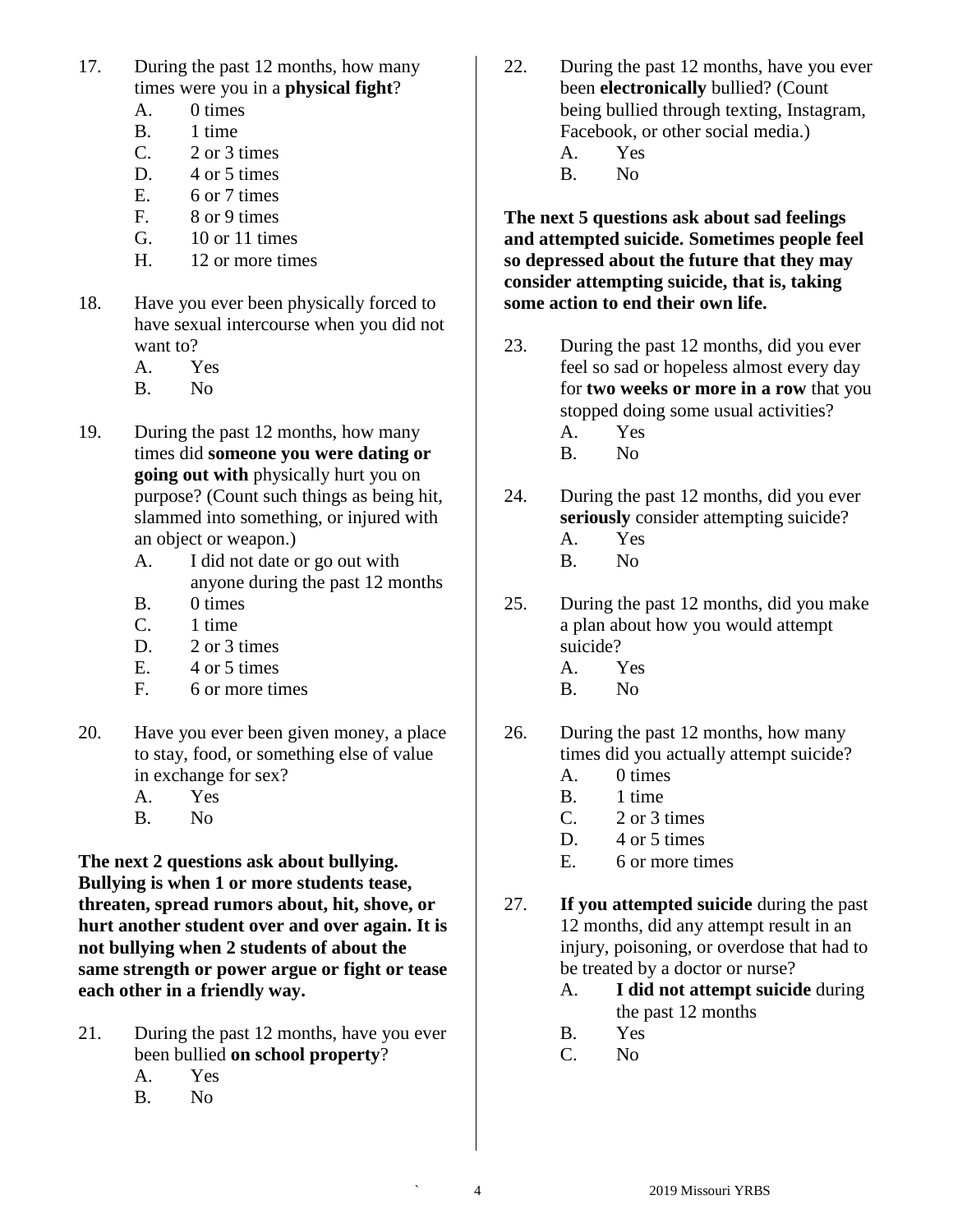## **The next 4 questions ask about cigarette smoking.**

- 28. How old were you when you first tried cigarette smoking, even one or two puffs?
	- A. I have never tried cigarette smoking, not even one or two puffs
	- B. 8 years old or younger
	- C. 9 or 10 years old
	- D. 11 or 12 years old
	- E. 13 or 14 years old
	- F. 15 or 16 years old
	- G. 17 years old or older
- 29. During the past 30 days, on how many days did you smoke cigarettes?
	- A. 0 days
	- B. 1 or 2 days
	- C. 3 to 5 days
	- D. 6 to 9 days
	- E. 10 to 19 days
	- F. 20 to 29 days
	- G. All 30 days
- 30. During the past 30 days, how did you **usually** get your own cigarettes? (Select only **one** response.)
	- A. I did not smoke cigarettes during the past 30 days
	- B. I bought them in a store such as a convenience store, supermarket, discount store, or gas station
	- C. I got them on the Internet
	- D. I gave someone else money to buy them for me
	- E. I borrowed (or bummed) them from someone else
	- F. A person who can legally buy cigarettes gave them to me
	- G. I took them from a store or family member
	- H. I got them some other way
- 31. During the past 12 months, did you ever try **to quit** smoking cigarettes?
	- A. I did not smoke during the past 12 months
	- B. Yes
	- C. No

**The next 4 questions ask about electronic vapor products, such as JUUL, Vuse, MarkTen, and blu. Electronic vapor products include e-cigarettes, vapes, vape pens, ecigars, e-hookahs, hookah pens, and mods.**

- 32. Have you ever used an electronic vapor product?
	- A. Yes
	- B. No
- 33. During the past 30 days, on how many days did you use an electronic vapor product?
	- A. 0 days
	- B. 1 or 2 days
	- C.  $3 \text{ to } 5 \text{ days}$
	- D. 6 to 9 days
	- E. 10 to 19 days
	- F. 20 to 29 days
	- G. All 30 days
- 34. During the past 30 days, how did you **usually** get your own electronic vapor products? (Select only **one** response.)
	- A. I did not use any electronic vapor products during the past 30 days
	- B. I bought them in a store such as a convenience store, supermarket, discount store, gas station, or vape store
	- C. I got them on the Internet
	- D. I gave someone else money to buy them for me
	- E. I borrowed them from someone else
	- F. A person who can legally buy these products gave them to me
	- G. I took them from a store or another person
	- H. I got them some other way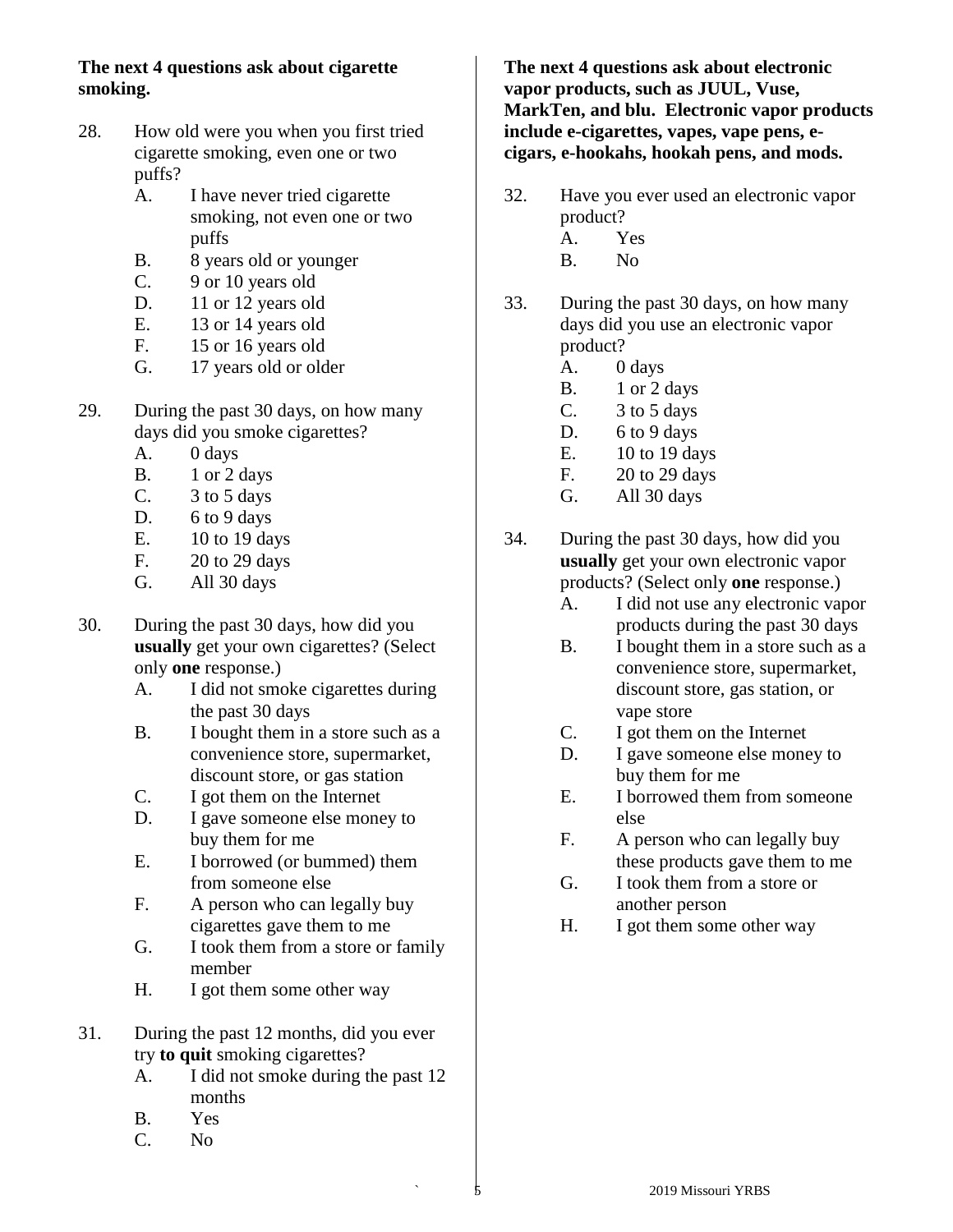- 35. What is the **main** reason you have used electronic vapor products? (Select only **one** response.)
	- A. I have never used an electronic vapor product
	- B. Friend or family member used them
	- C. To try to quit using other tobacco products
	- D. They cost less than other tobacco products
	- E. They are easier to get than other tobacco products
	- F. They are less harmful than other forms of tobacco
	- G. They are available in flavors, such as mint, candy, fruit, or chocolate
	- H. I used them for some other reason

## **The next 6 questions ask about other tobacco products.**

- 36. Have you ever used **chewing tobacco, snuff, dip**, **snus, or dissolvable tobacco products**, such as Copenhagen, Grizzly, Skoal, or Camel Snus? (Do not count any electronic vapor products.)
	- A. Yes
	- B. No
- 37. During the past 30 days, on how many days did you use **chewing tobacco, snuff, dip**, **snus, or dissolvable tobacco products**, such as Copenhagen, Grizzly, Skoal, or Camel Snus? (Do not count any electronic vapor products.)
	- A. 0 days
	- B. 1 or 2 days
	- C.  $3 \text{ to } 5 \text{ days}$
	- D. 6 to 9 days
	- E. 10 to 19 days
	- F. 20 to 29 days
	- G. All 30 days
- 38. During the past 30 days, on how many days did you smoke **cigars, cigarillos, or little cigars**?
	- A. 0 days
	- B. 1 or 2 days
	- C. 3 to 5 days
	- D.  $6$  to  $9$  days
	- E. 10 to 19 days
	- F. 20 to 29 days
	- G. All 30 days
- 39. During the past 12 months, did you ever try **to quit** using **all** tobacco products, including cigarettes, cigars, smokeless tobacco, shisha or hookah tobacco, and electronic vapor products?
	- A. I did not use any tobacco products during the past 12 months
	- B. Yes
	- C. No
- 40. Have you ever participated in a program to help you quit using tobacco?
	- A. I have never used tobacco
	- B. Yes
	- C. No
- 41. Does your school have any special groups or classes for students who want to quit using tobacco?
	- A. Yes
	- B. No
	- C. Not sure

## **The next 5 questions ask about secondhand tobacco smoke.**

- 42. During the past 7 days, on how many days did someone smoke tobacco products in your home while you were there?
	- A. 0 days
	- B. 1 day
	- C. 2 days
	- D. 3 days
	- E. 4 days
	- F. 5 days
	- G. 6 days
	- H. 7 days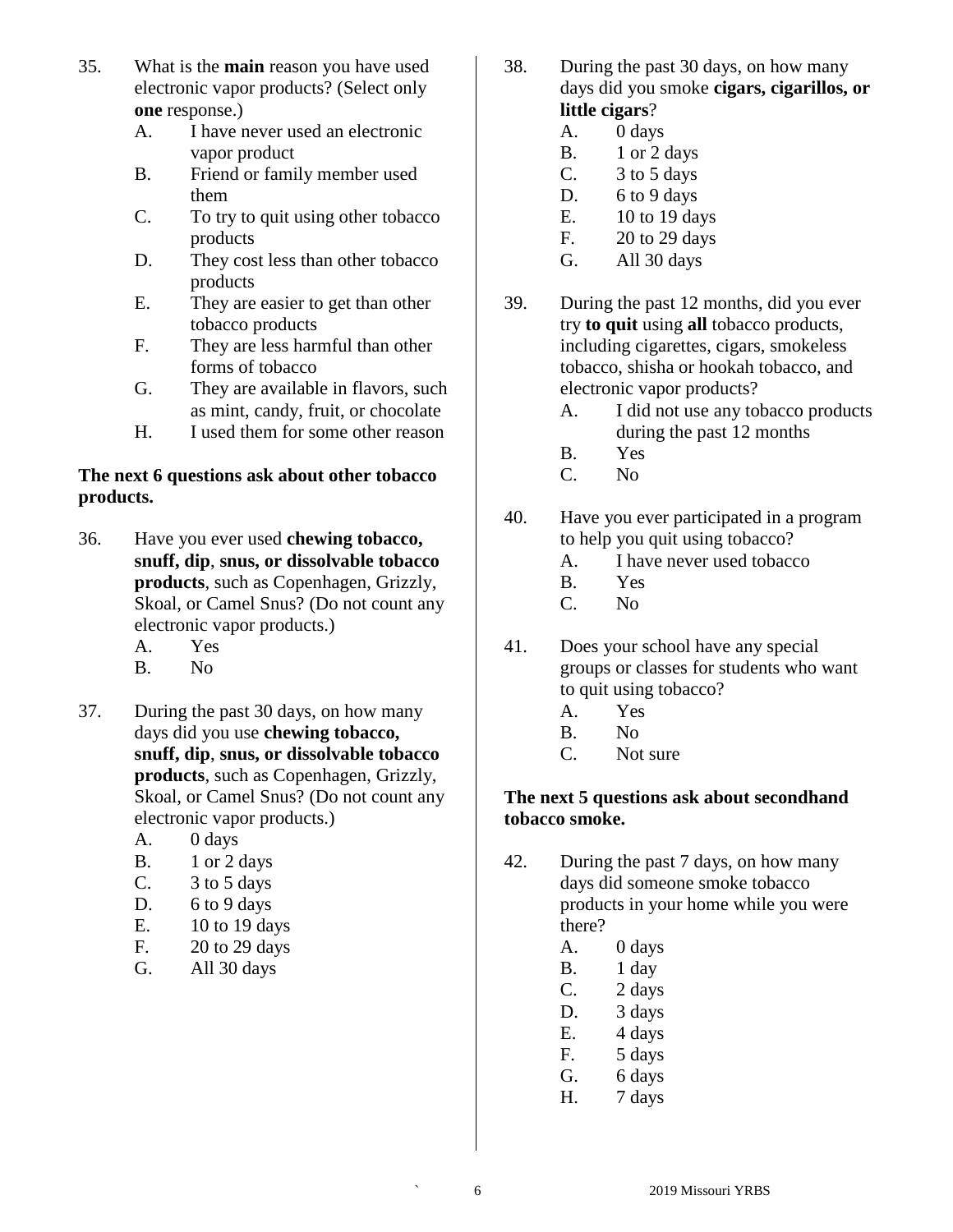- 43. During the past 7 days, on how many days did you ride in a vehicle where someone was smoking a tobacco product?
	- A. 0 days
	- B. 1 day
	- C. 2 days
	- D. 3 days
	- E. 4 days
	- F. 5 days
	- G. 6 days
	- H. 7 days
- 44. During the past 7 days, on how many days did you breathe the smoke from someone who was smoking tobacco products in indoor or outdoor public places (such as school buildings, stores, restaurants, stadiums, school grounds, parking lots, and parks)?
	- A. 0 days
	- B. 1 day
	- C. 2 days
	- D. 3 days
	- E. 4 days
	- F. 5 days
	- G. 6 days
	- H. 7 days
- 45. During the past 7 days, on how many days did you breathe the smoke from someone who was smoking tobacco products in the place where you work?
	- A. I did not work during the past 7 days
	- B. 0 days
	- $C.$  1 day
	- D. 2 days
	- E. 3 days
	- F. 4 days
	- G. 5 days
	- H. 6 or 7 days
- 46. What do you think employers should do about smoking in indoor areas in places where people work?
	- A. Never allow smoking in indoor areas in places where people work
	- B. Allow smoking only at some times or in some places
	- C. Always allow smoking in indoor areas in places where people work

**The next 4 questions ask about drinking alcohol. This includes drinking beer, wine, wine coolers, and liquor such as rum, gin, vodka, or whiskey. For these questions, drinking alcohol does not include drinking a few sips of wine for religious purposes.**

- 47. How old were you when you had your first drink of alcohol other than a few sips?
	- A. I have never had a drink of alcohol other than a few sips
	- B. 8 years old or younger
	- C. 9 or 10 years old
	- D. 11 or 12 years old
	- E. 13 or 14 years old
	- F. 15 or 16 years old
	- G. 17 years old or older
- 48. During the past 30 days, on how many days did you have at least one drink of alcohol?
	- A. 0 days
	- B. 1 or 2 days
	- C. 3 to 5 days
	- D. 6 to 9 days
	- E. 10 to 19 days
	- F. 20 to 29 days
	- G. All 30 days
- 49. During the past 30 days, on how many days did you have **4** or more drinks of alcohol in a row, that is, within a couple of hours (if you are **female**) or **5** or more drinks of alcohol in a row, that is, within a couple of hours (if you are **male**)?
	- A. 0 days
	- B. 1 day
	- C. 2 days
	- D. 3 to 5 days
	- E.  $6 to 9 days$
	- F. 10 to 19 days
	- G. 20 or more days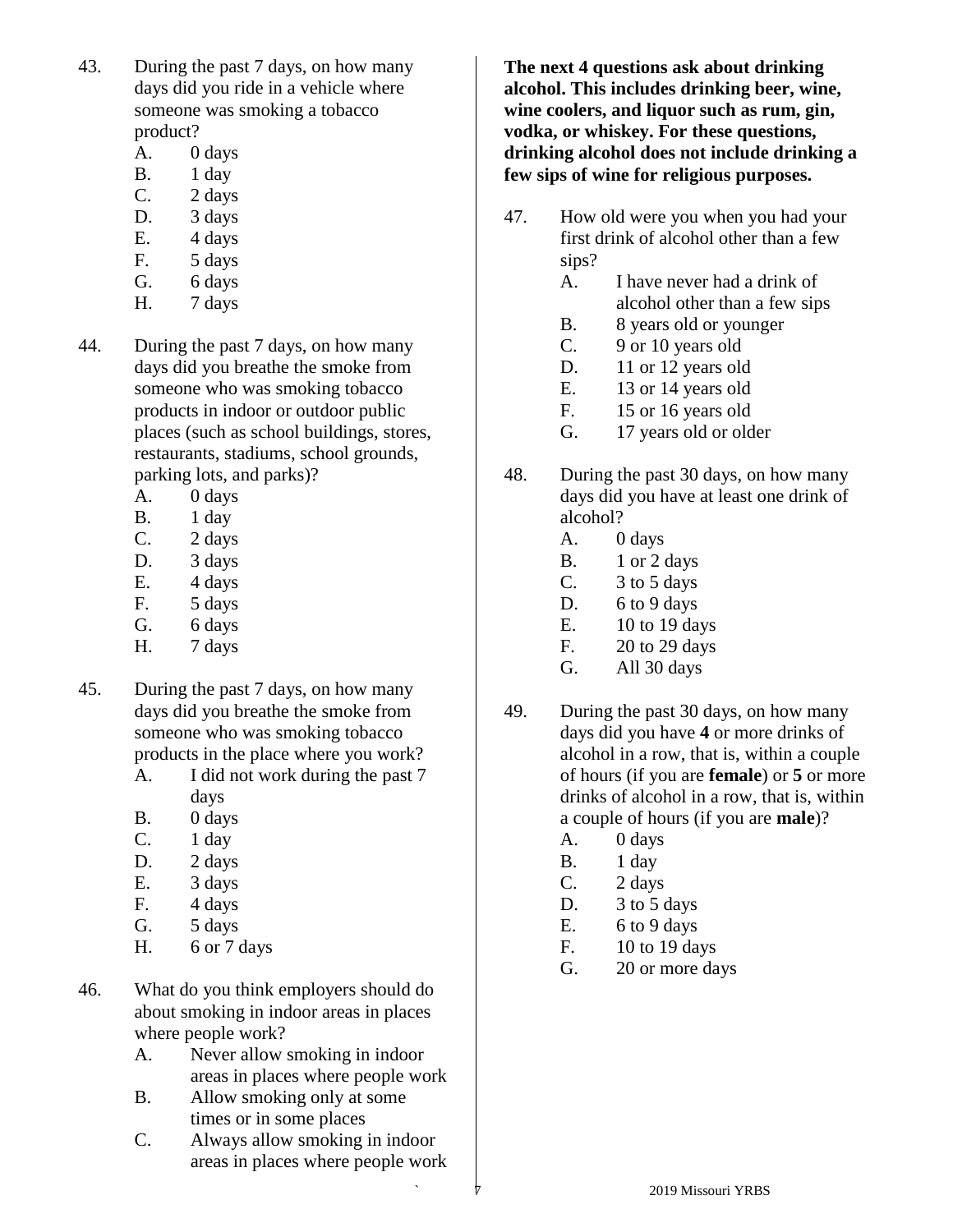- 50. During the past 30 days, how did you **usually** get the alcohol you drank?
	- A. I did not drink alcohol during the past 30 days
	- B. I bought it in a store such as a liquor store, convenience store, supermarket, discount store, or gas station
	- C. I bought it at a restaurant, bar, or club
	- D. I bought it at a public event such as a concert or sporting event
	- E. I gave someone else money to buy it for me
	- F. Someone gave it to me
	- G. I took it from a store or family member
	- H. I got it some other way

#### **The next 2 questions ask about marijuana use. Marijuana also is called pot, weed, or cannabis.**

- 51. During your life, how many times have you used marijuana?
	- A. 0 times
	- B. 1 or 2 times
	- $C.$  3 to 9 times
	- D.  $10$  to 19 times
	- E. 20 to 39 times
	- F. 40 to 99 times
	- G. 100 or more times
- 52. During the past 30 days, how many times did you use marijuana?
	- A. 0 times
	- B. 1 or 2 times
	- $C.$  3 to 9 times
	- D.  $10$  to 19 times
	- E. 20 to 39 times
	- F. 40 or more times

**The next 5 questions asks about the use of prescription pain medicine. For these questions, count drugs such as codeine, Vicodin, OxyContin, Hydrocodone, and Percocet.**

- 53. During your life, have you taken any **prescription pain medicine** when a doctor, dentist, or other healthcare provider prescribed it to you?
	- A. Yes
	- B. No
	- C. Not sure
- 54. During your life, how many times have you taken **prescription pain medicine** without a doctor's prescription or differently than how a doctor told you to use it?
	- A. 0 times
	- B. 1 or 2 times
	- C. 3 to 9 times
	- D.  $10$  to 19 times
	- E. 20 to 39 times
	- F. 40 or more times
- 55. During the past 30 days, how many times did you take **prescription pain medicine** without a doctor's prescription or differently than how a doctor told you to use it?
	- A. 0 times
	- B. 1 or 2 times
	- C. 3 to 9 times
	- D.  $10$  to 19 times
	- E. 20 to 39 times
	- F. 40 or more times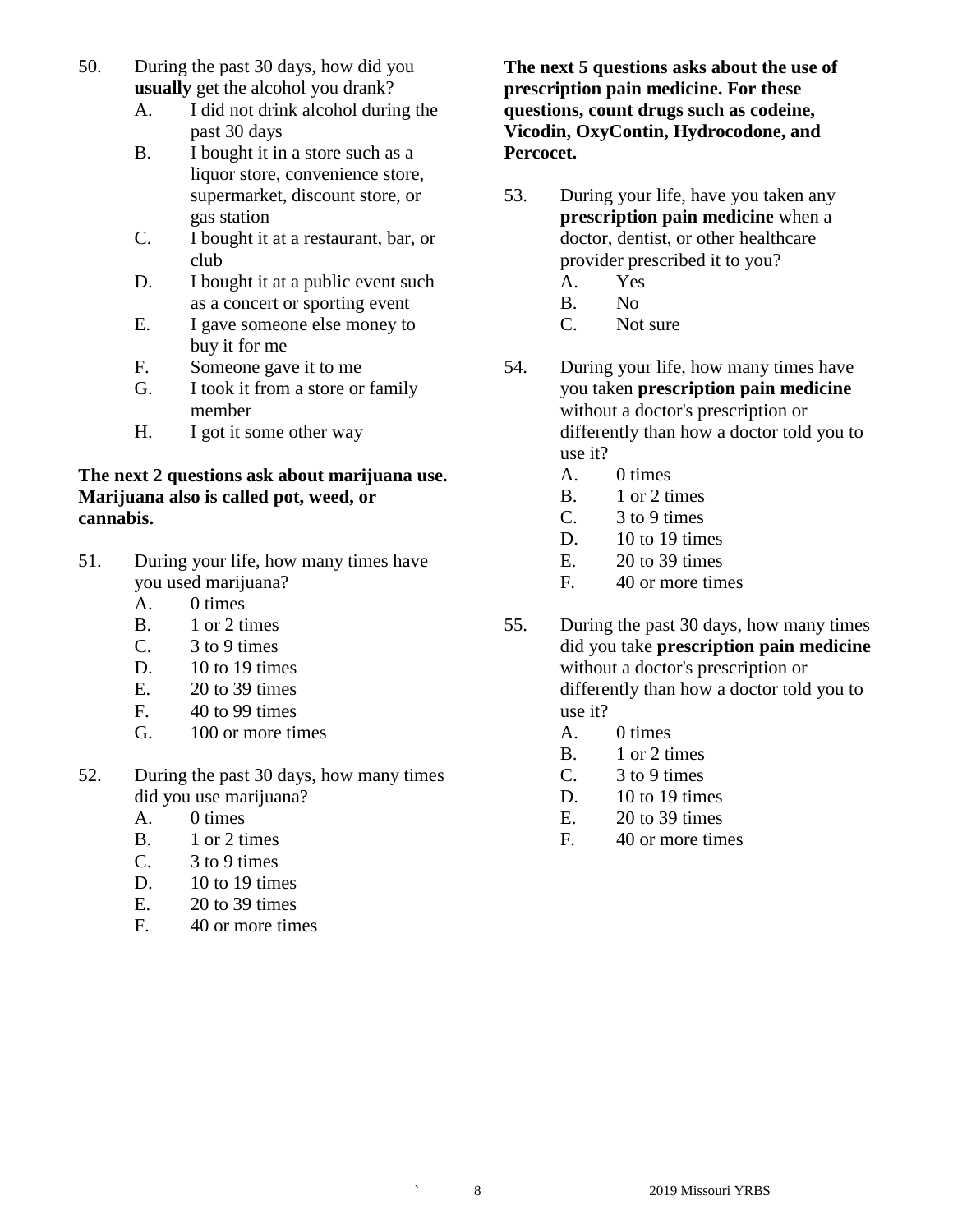- 56. The last time you took **prescription pain medicine** without a doctor's prescription or differently than how a doctor told you to use it, how did you get the prescription pain medicine? (Select only **one**  response.)
	- A. I have never taken prescription pain medicine without a doctor's prescription or differently than how a doctor told me to use it
	- B. It was my prescription
	- C. I gave someone money to buy it for me without having a prescription
	- D. Someone gave it to me
	- E. I took it without permission from someone in my home
	- F. I took it without permission from someone else's home
	- G. I got it some other way
- 57. During the past 12 months, have you felt dependent on **prescription pain medication** or experienced trouble getting off of the medication when you no longer needed it for medical reasons?
	- A. Yes
	- B. No
	- C. Not sure

## **The next 3 questions ask about other drugs.**

- 58. During your life, how many times have you used **any** form of cocaine, including powder, crack, or freebase?
	- A. 0 times
	- B. 1 or 2 times
	- $C.$  3 to 9 times
	- D. 10 to 19 times
	- $E = 20$  to 39 times
	- F. 40 or more times
- 59. During your life, how many times have you used **heroin** (also called smack, junk, or China White)?
	- A. 0 times
	- B. 1 or 2 times
	- C. 3 to 9 times
	- D. 10 to 19 times
	- E. 20 to 39 times
	- F. 40 or more times
- 60. During your life, how many times have you used **methamphetamines** (also called speed, crystal meth, crank, ice, or meth)?
	- A. 0 times
	- B. 1 or 2 times
	- C. 3 to 9 times
	- D.  $10$  to 19 times
	- $E.$  20 to 39 times
	- F. 40 or more times

## **The next 8 questions ask about sexual behavior.**

- 61. Have you ever had sexual intercourse?
	- A. Yes
	- B. No
- 62. How old were you when you had sexual intercourse for the first time?
	- A. I have never had sexual intercourse
	- B. 11 years old or younger
	- C. 12 years old
	- D. 13 years old
	- E. 14 years old
	- F. 15 years old
	- G. 16 years old
	- H. 17 years old or older
- 63. During the past 3 months, with how many people did you have sexual intercourse?
	- A. I have never had sexual intercourse
	- B. I have had sexual intercourse, but not during the past 3 months
	- C. 1 person
	- D. 2 people
	- E. 3 people
	- F. 4 people
	- G. 5 people
	- H. 6 or more people
- 64. Did you drink alcohol or use drugs before you had sexual intercourse the **last time**?
	- A. I have never had sexual intercourse
	- B. Yes
	-
	- C. No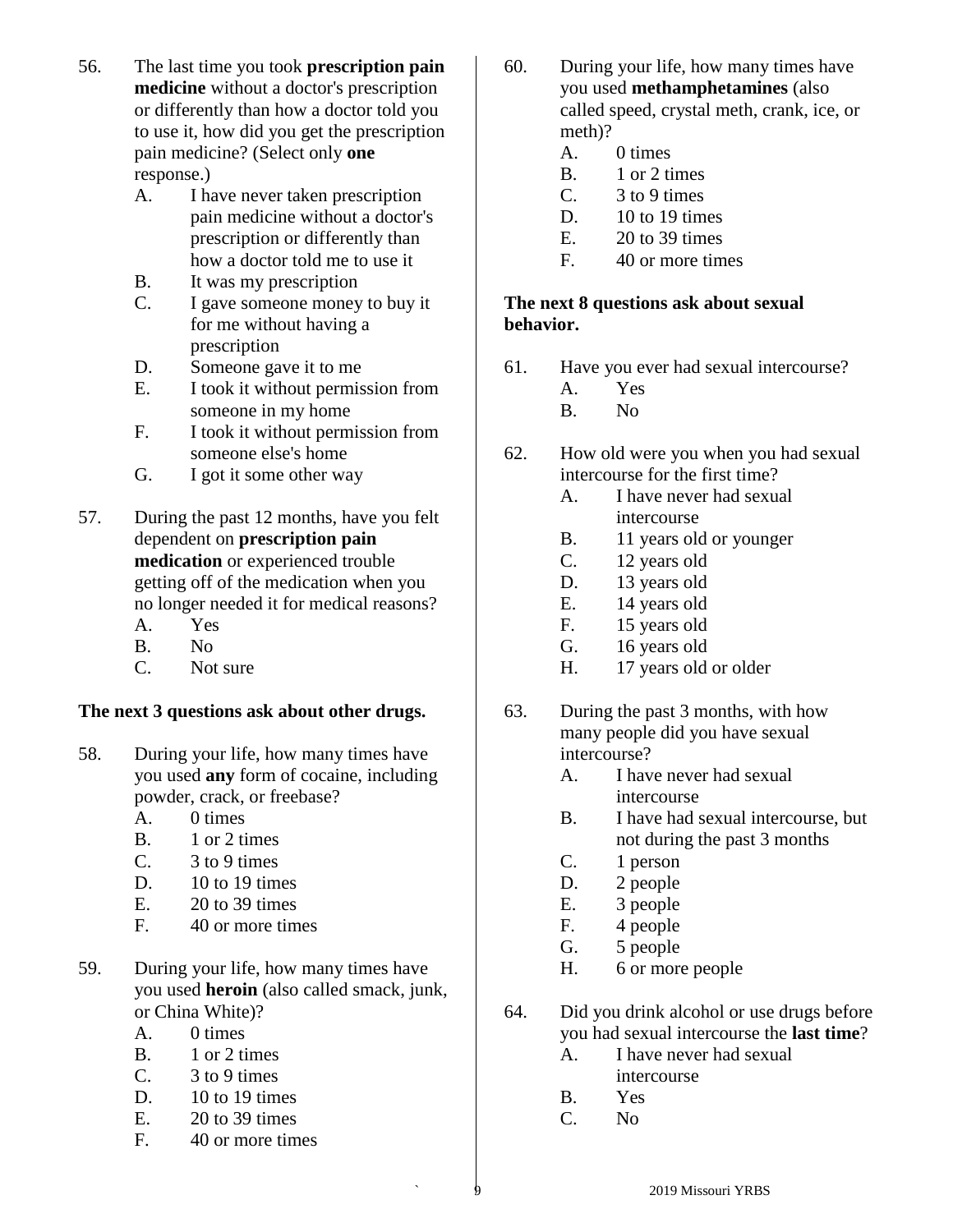- 65. The **last time** you had sexual intercourse, did you or your partner use a condom?
	- A. I have never had sexual intercourse
	- B. Yes
	- C. No
- 66. The **last time** you had sexual intercourse, what **one** method did you or your partner use to **prevent pregnancy**? (Select only **one** response.)
	- A. I have never had sexual intercourse
	- B. No method was used to prevent pregnancy
	- C. Birth control pills
	- D. Condoms
	- E. An IUD (such as Mirena or ParaGard) or implant (such as Implanon or Nexplanon)
	- F. A shot (such as Depo-Provera), patch (such as Ortho Evra), or birth control ring (such as NuvaRing)
	- G. Withdrawal or some other method
	- H. Not sure
- 67. During your life, with whom have you had sexual contact?
	- A. I have never had sexual contact
	- B. Females
	- C. Males
	- D. Females and males
- 68. Which of the following best describes you?
	- A. Heterosexual (straight)
	- B. Gay or lesbian
	- C. Bisexual
	- D. Not sure

## **The next 4 questions ask about body weight.**

- 69. How do **you** describe your weight?
	- A. Very underweight
	- B. Slightly underweight
	- C. About the right weight
	- D. Slightly overweight
	- E. Very overweight
- 70. Which of the following are you trying to do about your weight?
	- A. **Lose** weight
	- B. **Gain** weight
	- C. **Stay** the same weight
	- D. I am **not trying to do anything** about my weight
- 71. During the past 30 days, did you **exercise** to lose weight or to keep from gaining weight?
	- A. Yes
	- B. No
- 72. During the past 30 days, did you try to lose weight or keep from gaining weight by going without eating for 24 hours or more; taking any diet pills, powders, or liquids; vomiting or taking laxatives; smoking cigarettes; or skipping meals?
	- A. Yes
	- B. No
	- C. Not sure

**The next 9 questions ask about food you ate or drank during the past 7 days. Think about all the meals and snacks you had from the time you got up until you went to bed. Be sure to include food you ate at home, at school, at restaurants, or anywhere else.**

- 73. During the past 7 days, how many times did you drink **100% fruit juices** such as orange juice, apple juice, or grape juice? (Do **not** count punch, Kool-Aid, sports drinks, or other fruit-flavored drinks.)
	- A. I did not drink 100% fruit juice during the past 7 days
	- B. 1 to 3 times during the past 7 days
	- C. 4 to 6 times during the past 7 days
	- D. 1 time per day
	- E. 2 times per day
	- F. 3 times per day
	- G. 4 or more times per day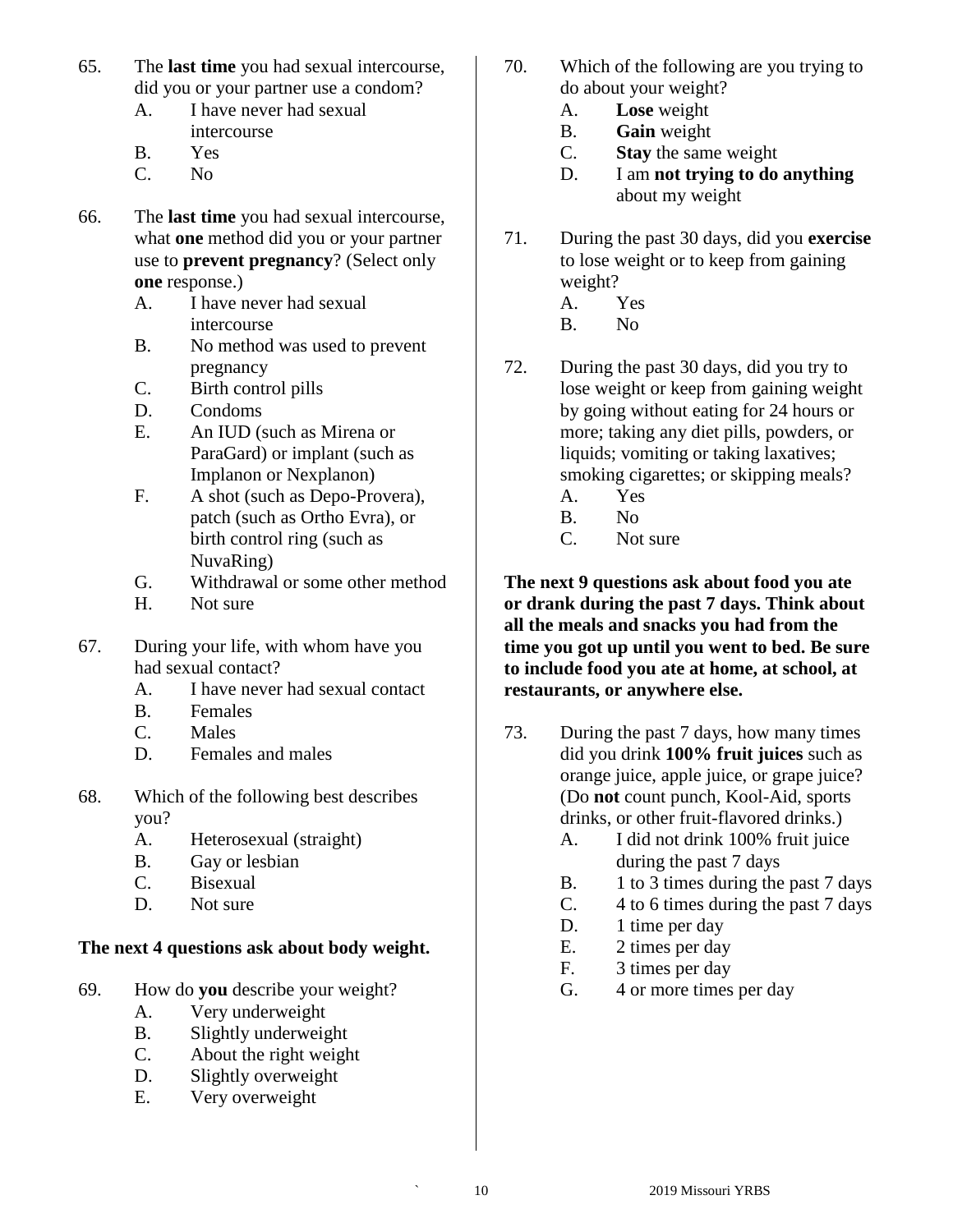- 74. During the past 7 days, how many times did you eat **fruit**? (Do **not** count fruit juice.)
	- A. I did not eat fruit during the past 7 days
	- B. 1 to 3 times during the past 7 days
	- C. 4 to 6 times during the past 7 days
	- D. 1 time per day
	- E. 2 times per day
	- F. 3 times per day
	- G. 4 or more times per day
- 75. During the past 7 days, how many times did you eat **green salad**?
	- A. I did not eat green salad during the past 7 days
	- B. 1 to 3 times during the past 7 days
	- C. 4 to 6 times during the past 7 days
	- D. 1 time per day
	- E. 2 times per day
	- F. 3 times per day
	- G. 4 or more times per day
- 76. During the past 7 days, how many times did you eat **potatoes**? (Do **not** count french fries, fried potatoes, or potato chips.)
	- A. I did not eat potatoes during the past 7 days
	- B. 1 to 3 times during the past 7 days
	- C. 4 to 6 times during the past 7 days
	- D. 1 time per day
	- E. 2 times per day
	- F. 3 times per day
	- G. 4 or more times per day
- 77. During the past 7 days, how many times did you eat **carrots**?
	- A. I did not eat carrots during the past 7 days
	- B. 1 to 3 times during the past 7 days
	- C. 4 to 6 times during the past 7 days
	- D. 1 time per day
	- E. 2 times per day
	- F. 3 times per day
	- G. 4 or more times per day
- 78. During the past 7 days, how many times did you eat **other vegetables**? (Do **not** count green salad, potatoes, or carrots.)
	- A. I did not eat other vegetables during the past 7 days
	- B. 1 to 3 times during the past 7 days
	- C. 4 to 6 times during the past 7 days
	- D. 1 time per day
	- E. 2 times per day
	- F. 3 times per day
	- G. 4 or more times per day
- 79. During the past 7 days, how many times did you drink a **can, bottle, or glass of soda or pop**, such as Coke, Pepsi, or Sprite? (Do **not** count diet soda or diet pop.)
	- A. I did not drink soda or pop during the past 7 days
	- B. 1 to 3 times during the past 7 days
	- C. 4 to 6 times during the past 7 days
	- D. 1 time per day
	- E. 2 times per day
	- F. 3 times per day
	- G. 4 or more times per day
- 80. During the past 7 days, how many **glasses of milk** did you drink? (Count the milk you drank in a glass or cup, from a carton, or with cereal. Count the half pint of milk served at school as equal to one glass.)
	- A. I did not drink milk during the past 7 days
	- B. 1 to 3 glasses during the past 7 days
	- C. 4 to 6 glasses during the past 7 days
	- D. 1 glass per day
	- E. 2 glasses per day
	- F. 3 glasses per day
	- G. 4 or more glasses per day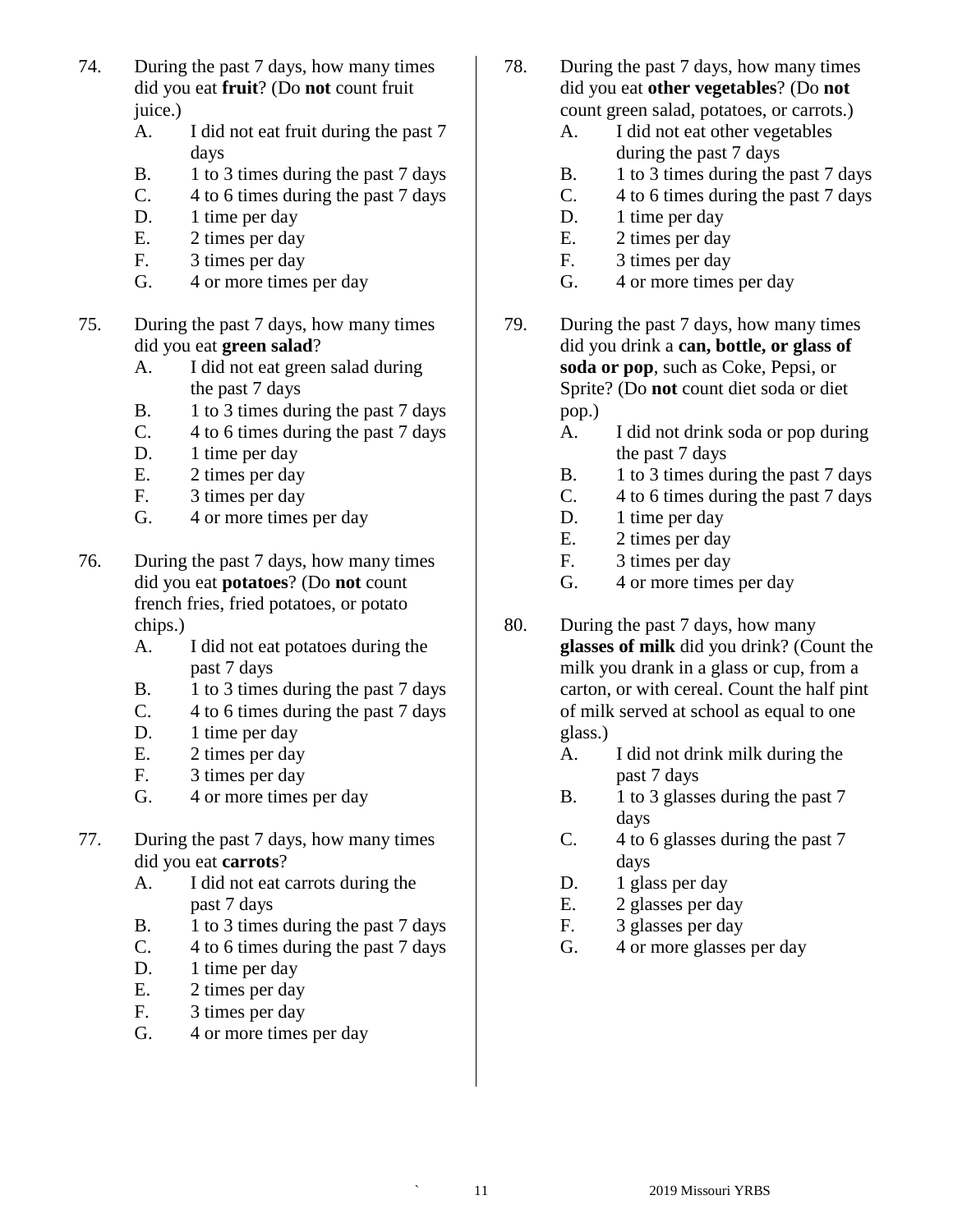- 81. During the past 7 days, on how many days did you eat **breakfast**?
	- A. 0 days
	- B. 1 day
	- C. 2 days
	- D. 3 days E. 4 days
	- F. 5 days
	- G. 6 days
	- H. 7 days

# **The next 4 questions ask about physical activity.**

- 82. During the past 7 days, on how many days were you physically active for a total of **at least 60 minutes per day**? (Add up all the time you spent in any kind of physical activity that increased your heart rate and made you breathe hard some of the time.)
	- A. 0 days
	- B. 1 day
	- C. 2 days
	- D. 3 days
	- E. 4 days
	- F. 5 days
	- G. 6 days
	- H. 7 days
- 83. On an average school day, how many hours do you watch TV?
	- A. I do not watch TV on an average school day
	- B. Less than 1 hour per day
	- C. 1 hour per day
	- D. 2 hours per day
	- E. 3 hours per day
	- F. 4 hours per day
	- G. 5 or more hours per day
- 84. On an average school day, how many hours do you play video or computer games or use a computer for something that is not school work? (Count time spent playing games, watching videos, texting, or using social media on your smartphone, computer, Xbox, PlayStation, iPad, or other tablet.)
	- A. I do not play video or computer games or use a computer for something that is not school work
	- B. Less than 1 hour per day
	- C. 1 hour per day
	- D. 2 hours per day
	- E. 3 hours per day
	- F. 4 hours per day
	- G. 5 or more hours per day
- 85. In an average week when you are in school, on how many days do you go to physical education (PE) classes?
	- A. 0 days
	- B. 1 day
	- C. 2 days
	- D. 3 days
	- E. 4 days
	- F. 5 days

**The next question asks about concussions. A concussion is when a blow or jolt to the head causes problems such as headaches, dizziness, being dazed or confused, difficulty remembering or concentrating, vomiting, blurred vision, or being knocked out.**

- 86. During the past 12 months, how many times did you have a concussion **from playing a sport or being physically active**?
	- A. 0 times
	- B. 1 time
	- C. 2 times
	- D. 3 times
	- E. 4 or more times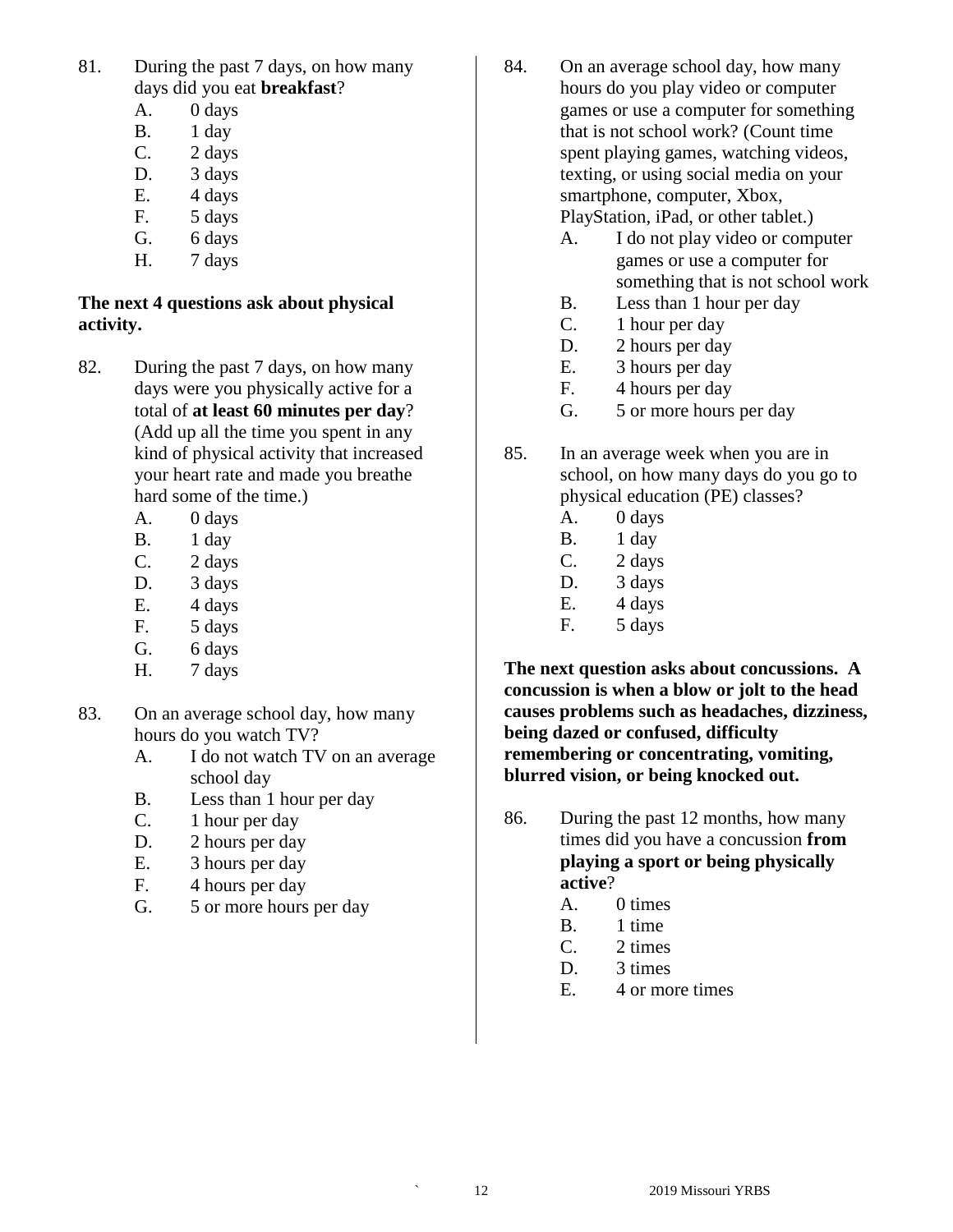**The next 13 questions ask about other healthrelated topics.**

- 87. Have you ever been tested for HIV, the virus that causes AIDS? (Do **not** count tests done if you donated blood.)
	- A. Yes
	- B. No
	- C. Not sure
- 88. When was the last time you saw a dentist for a check-up, exam, teeth cleaning, or other dental work?
	- A. During the past 12 months
	- B. Between 12 and 24 months ago
	- C. More than 24 months ago
	- D. Never
	- E. Not sure
- 89. Has a doctor or nurse ever told you that you have asthma?
	- A. Yes
	- B. No
	- C. Not sure
- 90. Do you still have asthma?
	- A. I have never had asthma
	- B. Yes
	- C. No
	- D. Not sure
- 91. Have you ever been taught by a nurse or doctor how to take care of or manage your asthma?
	- A. I have never had asthma
	- B. Yes
	- C. No
	- D. Not sure
- 92. On an average school night, how many hours of sleep do you get?
	- A. 4 or less hours
	- B. 5 hours
	- C. 6 hours
	- D. 7 hours
	- E. 8 hours
	- F. 9 hours
	- G. 10 or more hours
- 93. During the past 12 months, how many times did you use an indoor tanning device such as a sunlamp, sunbed, or tanning booth? (Do **not** count getting a spray-on tan.)
	- A. 0 times
	- B. 1 or 2 times
	- C. 3 to 9 times
	- D. 10 to 19 times
	- $E.$  20 to 39 times
	- F. 40 or more times
- 94. During the past 12 months, how many times have you had a sunburn? (Count the number of times even a small part of your skin turned red or hurt for 12 hours or more after being outside in the sun or after using a sunlamp or other indoor tanning device.)
	- A. 0 times
	- B. 1 time
	- $C. 2 \text{ times}$
	- D. 3 times
	- E. 4 times
	- F. 5 or more times
- 95. During the past 30 days, on how many days was your mental health not good? (Mental health includes stress, depression, and problems with emotions.)
	- A. 0 days
	- B. 1 or 2 days
	- C. 3 to 6 days
	- D. 7 to 13 days
	- E.  $14$  to 29 days
	- F. All 30 days
- 96. When you feel sad, empty, hopeless, angry, or anxious, how often do you get the kind of help you need?
	- A. I do not feel sad, empty, hopeless, angry, or anxious
	- B. Never
	- C. Rarely
	- D. Sometimes
	- E. Most of the time
	- F. Always